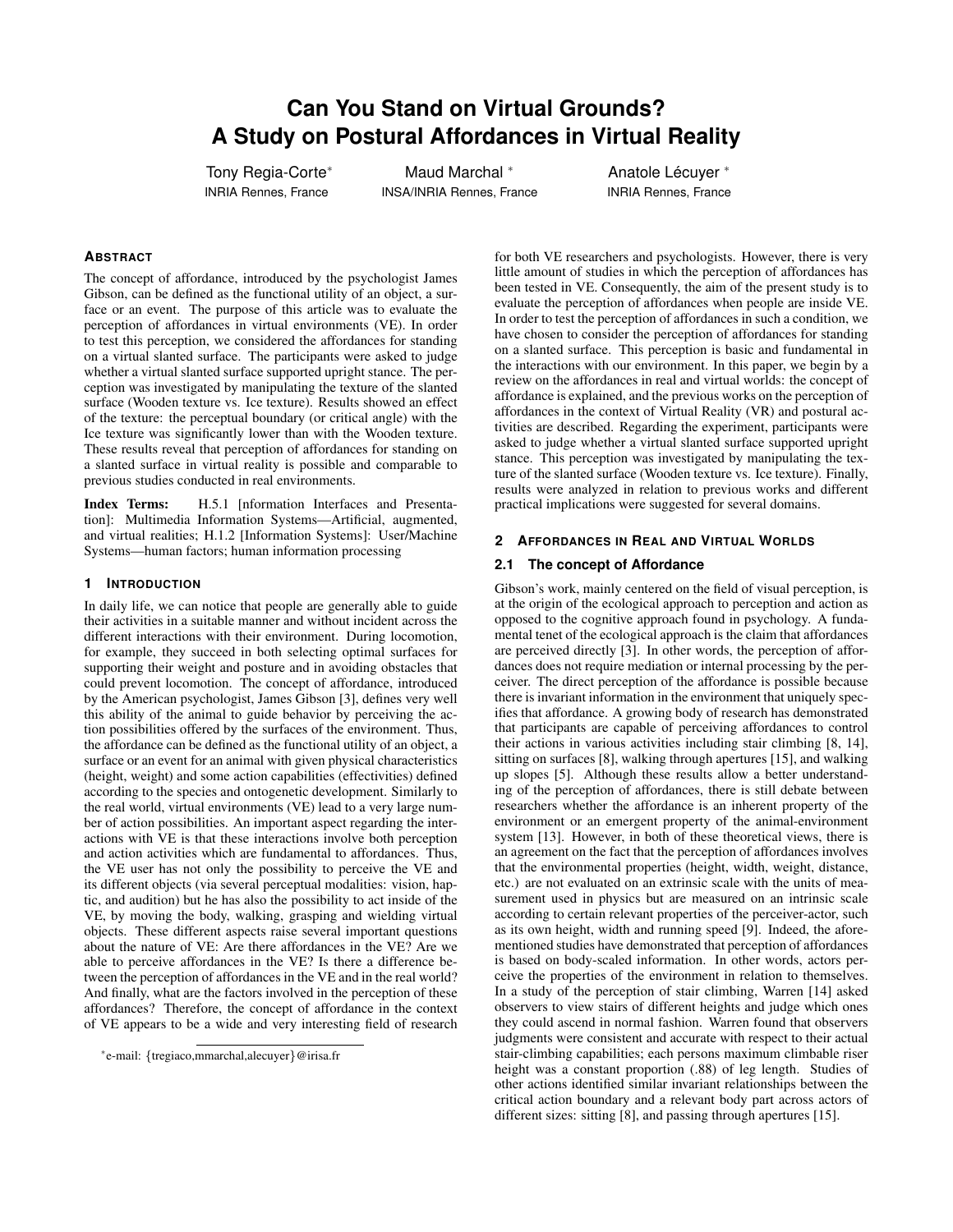## **2.2 Affordances and Virtual Reality**

Several researchers consider that the Gibson's ecological framework is a promising functional approach for defining the reality of experience in relation to the problem of designing virtual environments [2, 4]. For example, the perception of affordances could be a potential tool for sensorimotor assessment of physical presence, that is, the feeling of being physically located in a virtual place [7]. Therefore, Lepecq et al. [7] investigated the walk through a virtual aperture of variable widths. In the case of presence, the subjects body orientation, while walking, was hypothesized to be adapted to the width of the aperture and to their own shoulder width. The results of this study indicated that the locomotor postural patterns of subjects having to walk through a virtual aperture strongly resemble those of subjects who have to walk through a real aperture [15]. For most subjects, a behavioral transition from frontal walking to body rotation was observed as the width of the virtual aperture decreased. Finally, researchers have designed a conceptual model in order to evoke affordances in VE via sensory-stimuli substitution. Such a model can potentially guide VE designers in generating more ecologically valid designs [4].

#### **2.3 Affordances for Standing on Surfaces**

In the field of postural activities, different studies have shown that the stance can be an example of affordance; that is a given environment can afford stance for a given organism [3]. In a pioneering study, Fitzpatrick et al. [1] examined perception of affordance for supporting upright stance. The participants were asked to judge visually or haptically (i.e., by probing the surface with a hand-held rod while blindfolded) whether a slanted surface supports upright stance. In the experiments, participants stood at a distance of one meter from an inclined board, and either looked at the surface or explored the surface with the hand-held rod. Although participants were less confident and took longer to make haptic judgments in comparison to visual judgments, the perceptual boundary between supporting and not supporting did not differ for haptic and visual judgments (29.8 and 29.6 degrees respectively). The results also showed that the profiles of the responses time and confident judgments were similar for both perceptual systems: the exploration time increased and confidence decreased at the perceptual boundary. Moreover, this perceptual boundary was within a few degrees of the actual (behavioral) boundary on this behavior (approximately 30°). In a second experiment using ascending and descending methods of limits for the presentation of angles, the results also revealed that the perceptual boundaries occurred at steeper angles of inclination on descending trials than on ascending trials. This finding demonstrates a phenomenon known as enhanced contrast and suggests that perception of affordances in this task is a dynamical process [11]. In a more recent study using the same experimental paradigm, researchers have shown that the perception of affordance for supporting upright stance depended on height of center of mass [10]. In this study, participants performed the task while wearing a backpack apparatus to which masses were attached in different configurations. The developmental dimension was also examined in a study evaluating how children and adults perceived affordances for upright stance. The overall superiority of the adults relative to the children indicated clearly that there are developmental changes in the ability to perceive affordances [6]. Finally, we can notice that no studies have examined the effect of texture in this perception. This aspect will be explored in VE within the frame of the current paper.

# **3 EXPERIMENT**

The aim of this experiment was to evaluate the perception of affordances in virtual reality. In order to investigate empirically this topic, we have chosen to focus our analysis on the perception of affordances for standing on a slanted surface. In this context, the perception was investigated by manipulating the texture of the slanted surface. To prevent an object from slipping down a slope, frictional force must be strong enough to overcome the pull of gravity. The amount of frictional force that is created depends on the coefficient of friction between the object and the surface of the slope. Thus, two contrasted textures (high-friction: Wooden vs. low-friction: Ice) were used for the slanted surface. The hypothesis of this experiment was that if the participant is able to perceive the affordance in the virtual reality, we should observe an effect of the texture: with a perceptual boundary (or critical angle) lower with the Ice texture than with the Wooden texture.

#### **3.1 Participants**

Twelve participants (2 females and 10 males) aged from 20 to 29  $(\text{mean} = 24.9, SD = 2.8)$ , took part in this experiment. All of them were right-handed, and none of them had known perception disorders. They were all naive to the purpose of the experiment.

## **3.2 Experimental Apparatus**

The experiment was conducted in a closed room with dim light. We used the eMagin Z800 Head Mounted Display as display device, at 60 Hz and with stereoscopy enabled. The participant was upright in front of a table with the laptop computer running the application (Figure 1) and was wearing an opaque fabric on top of the HMD to avoid seeing the surrounding real world.



Figure 1: The experimental apparatus. Left: the participant wearing the HMD and the tracking equipment. Right: the participant equipped and wearing the opaque fabric in front of the table with the laptop computer.

The participants head was tracked by an ART ARTtrack2 infrared tracking system with 9 surrounding cameras for 360° tracking. The available tracking space was a cylinder with a 3 m diameter and a 2.5 m height.

#### **3.3 The Virtual Environment**

In the virtual environment, the participant was inside a room (width: 8.5 m  $\times$  height: 4 m  $\times$  length: 8.5 m) and stood upright 1 m from a slanted surface (width:  $0.76$  m  $\times$  length: 1.56 m  $\times$  thickness: 0.02 m). There were no contextual cues in the room. The floor of the room was displayed with a grey carpet, the walls and the ceiling with a brown paint. Two different textures were used for the slanted surface: a Wooden texture or an Ice texture (see Figure 2). The participant controlled the inclination of the slanted surface with the keyboard of the laptop computer. The participants virtual eye height (i.e., the position of the camera) corresponded to the actual participants eye height.

## **3.4 Procedure**

The task in this experiment was to adjust the angle of inclination of the virtual slanted surface until the participant felt that it was just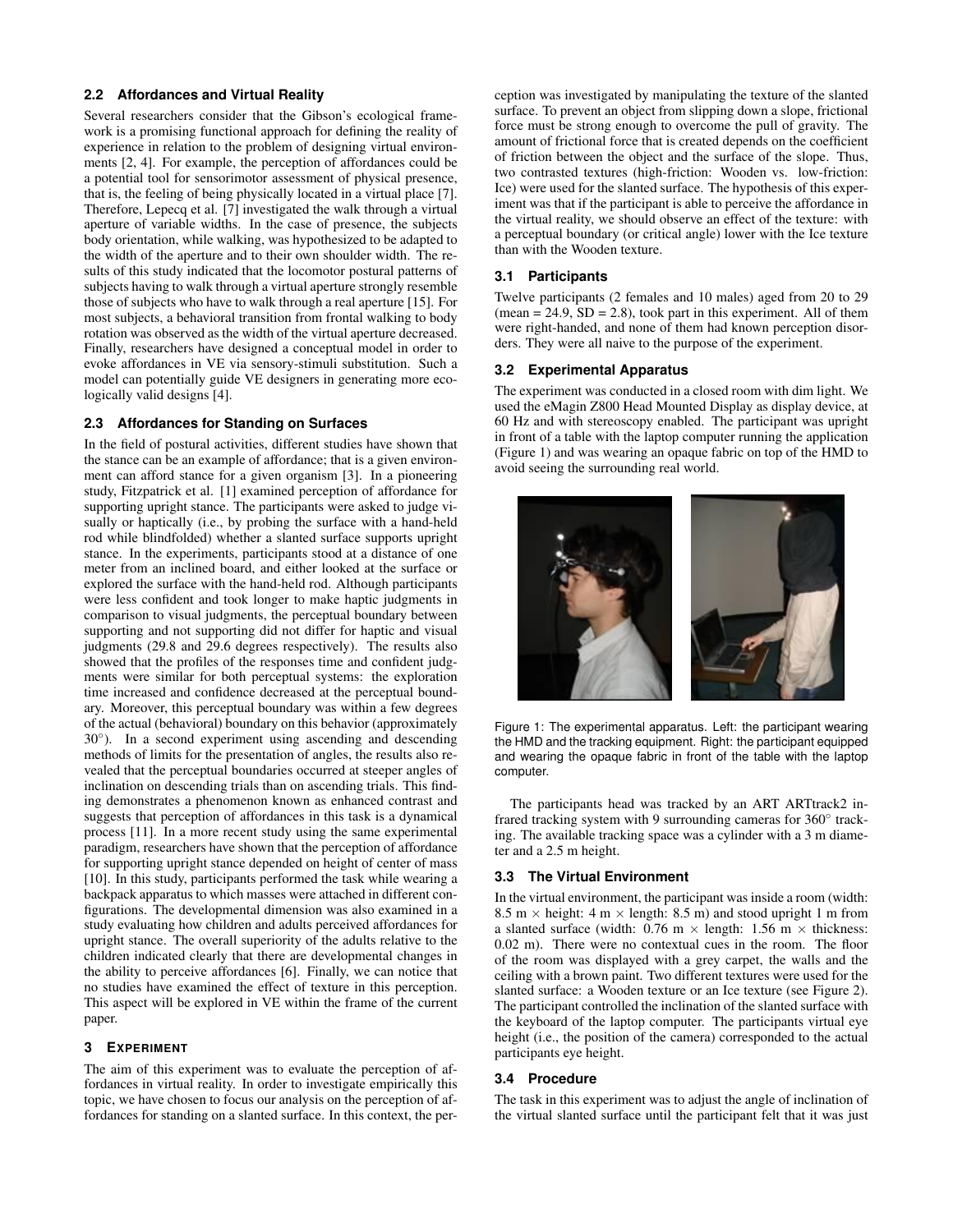barely possible for him (her) to stand on that surface with a normal upright posture. Normal upright posture was defined as standing with the feet flat (i.e., not on the toes) without bending at the hip or knees. Before the experiment, each participant was briefed about the task and was instructed to stay upright during experiment. The participant was allowed to move the head in order to explore the virtual environment. Once equipped with the HMD and the opaque fabric, the participant was conducted in front of the table with the laptop and the participants right hand was placed on the keyboard. The participant used their right hand fingers to press the computer keys. The participant could adjust the angle of the slanted surface with three keys: the up arrow to increase the inclination, the down arrow to decrease the inclination and the Enter key to validate the response. The resolution for one press on the up-down arrows was  $0.25^\circ$  and a continuous press on the keys was possible to adjust the inclination  $(5° / sec)$ .



Figure 2: The participant controlled the inclination of the slanted surface with the keyboard of the laptop computer (Figure 1). The virtual environment was made up of a room with a slanted surface. Two different textures were used for the surface: a Wooden texture (left) and an Ice texture (right).

The method of adjustment was used for the measure of the critical inclination. For each trial, the angle of inclination of the surface was initially set at either the lowest angle of inclination (i.e.,  $0^\circ$ ) or the highest angle of inclination (i.e.,  $90^\circ$ ) and the participants adjusted the angle of inclination until they felt that the surface was set at the steepest angle that would support upright posture. Participants could view the surface for as long as they wished to determine whether they would be able to stand on the slanted surface. Once participants were satisfied with position of the surface, they pressed the Enter key to validate the response then a confirmation message appeared with a black screen and asked to press again the Enter key to confirm the response or to press the Space bar to return to the task. When the response was confirmed, the value of the inclination was recorded and the application displayed the next trial.

During the experiment, two different textures were used for the slanted surface: a Wooden texture and an Ice texture. No information was communicated to the participant about the texture of the slanted surface. Participants completed all the two texture conditions (Wooden and Ice) and the order of the conditions was counterbalanced across participants. In each condition, participants completed two ascending trials (in which the angle of inclination was initially set at  $0°$ ) and two descending trials (in which the angle of inclination was initially set at 90°). Ascending and descending trials alternated within a given condition, and the order of the sequence (i.e., whether an ascending or a descending trial was presented first in a given condition) was counterbalanced across participants. In this experiment, participants completed a total of 8 trials (2 texture conditions  $\times$  2 directions  $\times$  2 trials per condition). The duration of the experiment was approximatively 10 minutes.

## **3.5 Results**

The mean angle of inclination chosen by the participants was considered as the perceptual boundary. A 2 (Texture: wooden vs. ice)  $\times$  2 (Direction: ascending vs. descending) repeatedmeasures ANOVA was conducted on these perceptual boundaries. The ANOVA revealed a significant effect of texture,  $F(1,11) = 8.07$ ,  $p = 0.016$  (see Figure 3), the perceptual boundary with the Ice texture  $(M = 22.13^\circ, SD = 8.52^\circ)$  was significantly lower than with the Wooden texture  $(M = 27.60°, SD = 10.57°)$ .



Figure 3: Perceptual boundary (or critical angle in degrees for standing on the slanted surface) as a function of the texture condition (Wooden and Ice).

The ANOVA also revealed a significant effect of direction,  $F(1,11) = 6.83$ ,  $p = 0.024$ , the perceptual boundary occurred at a steeper angle of inclination when the surface was descending (M  $= 26.09^\circ$ , SD = 9.89 $^\circ$ ), than when the surface was ascending (M =  $23.65°$ ,  $SD = 8.34°$ ). The interaction between texture and direction was not significant  $(F(1,11) = 1.38, p = 0.26)$ .

#### **4 DISCUSSION**

This paper analyzed the perception of affordances for standing on a slanted surface in VR. During the experiment, participants were asked to judge whether a virtual slanted surface supported upright stance. Interestingly, participants showed a natural ability to perceive affordances in VR although they have no prior experience with the virtual slanted surface displayed. These results are interesting because they are consistent with the previous research conducted in real environments but also because they reveal several specificities. In our experiment, the texture of the slanted surface was manipulated. Results showed that the perceptual boundary with the Ice texture  $(22.13°)$  was significantly lower than with the Wooden texture (27.60<sup>°</sup>). This result revealed that the virtual information about friction was detected and used in VE. Thus, participants were able to differentiate visually a low-friction texture (Ice) from a high-friction texture (Wooden). Regarding the values of perceptual boundaries observed in our experiment, the comparison with previous works revealed that the perceptual boundary with the Wooden texture  $(27.60°)$  was close to those observed in real environments  $(29.25^\circ, 31.40^\circ \text{ and } 31.13^\circ)$  with a slight underestimation. A comparison of the values obtained both in real and virtual environments is provided in Table 1.

Furthermore, as in the previous works, our results also revealed that the perceptual boundaries occurred at steeper angles of inclination on descending trials than on ascending trials. This finding demonstrates a phenomenon known as enhanced contrast [11] and suggests that perception of affordances in this task is a dynamical process. This last result reinforces again the similarity observed between the perception in VE and real environments.

The slight underestimation observed between the perceptual boundaries in our experiment and previous works conducted in real environments is an interesting and paradoxal result. Indeed, we can imagine that people inside VE are aware to be in an unrealistic